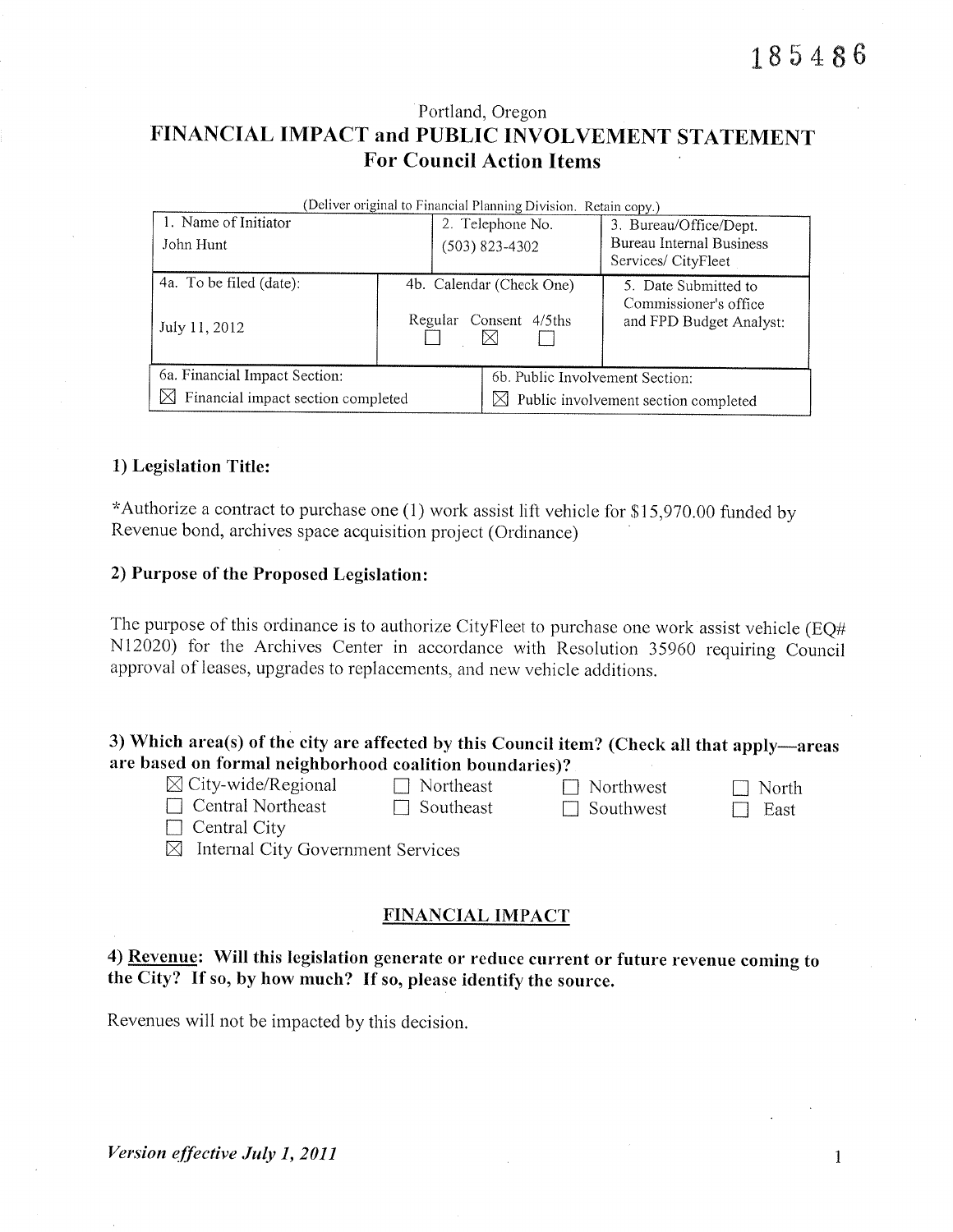5) Expense: What are the costs to the City related to this legislation? What is the source of funding for the expense? (Please include costs in the current fiscal year as well as costs in future years. If the action is related to a grant or contract please include the local contribution or match required. If there is a project estimate, please identify the level of confidence.)

The Auditor's Office will receive funding from the Revenue Bonds for the Archives Center for the purchase of one Work Assist Vehicle. The purchase price is estimated at \$15,970 with annual ongoing repair and maintenance estimated at \$1,200 per year. Future replacement is estimated to cost \$1,600 per year. Charges for these services occur in accordance with the interagency agreement between CityFleet and the Facilities Services division of BIBS.

### 6) Staffing Requirements:

- Will any positions be created, eliminated or re-classified in the current year as a result of this legislation? (If new positions are created please include whether they will be part-time, full-time, limited term, or permanent positions. If the position is limited term please indicate the end of the term.)
- Will positions be created or eliminated in *future years* as a result of this legislation?

There are no positions associated with this decision.

(Complete the following section only if an amendment to the budget is proposed.)

7) Change in Appropriations (If the accompanying ordinance amends the budget please reflect the dollar amount to be appropriated by this legislation. Include the appropriate cost elements that are to be loaded by accounting. Indicate "new" in Fund Center column if new center needs to be created. Use additional space if needed.)

| <b>Fund</b> | Fund<br>Center | <b>Commitment</b><br>Item | Functional<br>Area | Funded<br>Program | Grant | <b>Sponsored</b><br>Program | Amount |
|-------------|----------------|---------------------------|--------------------|-------------------|-------|-----------------------------|--------|
|             |                |                           |                    |                   |       |                             |        |
|             |                |                           |                    |                   |       |                             |        |

[Proceed to Public Involvement Section — REQUIRED as of July 1, 2011]